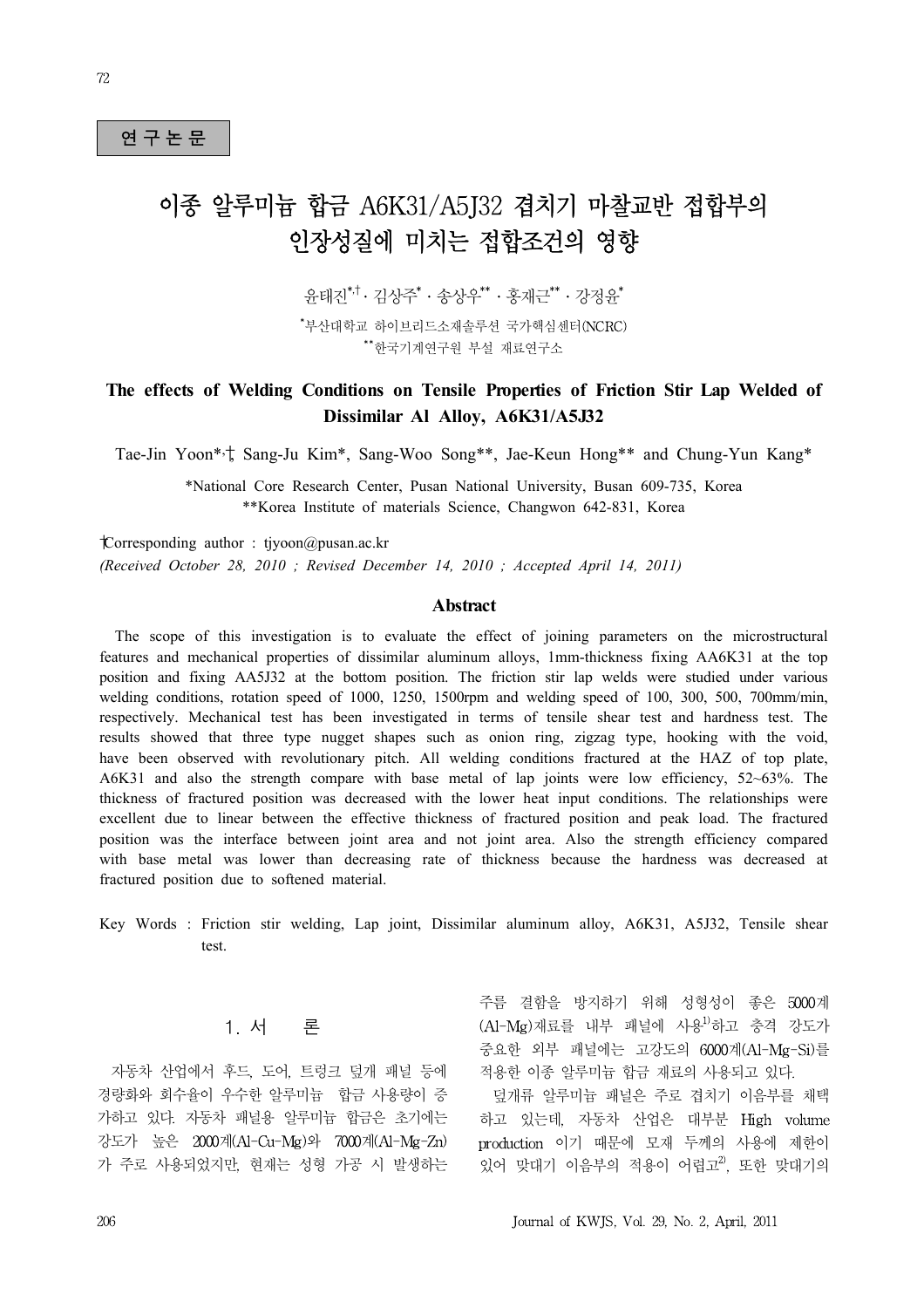경우 양쪽의 패널 분리 방지를 위해 부수적인 클램프 장치가 필요3)하기 때문에 접합부 형태가 기존의 맞대기 (Butt)에서 겹치기(Lap Joint) 또는 T-Joint 이음부 로 사용이 확대 되고 있다<sup>4)</sup>.

자동차용 알루미늄 패널의 접합은 주로 저항점용접 (Resistance Spot Welding)과 기계적 접합방법(self- $\text{b}$ iercing rivet)이 이용되고 있으나 $^{5}$ , 용융용접 시 응 고과정에서 결함이 발생하고<sup>6)</sup>, 기계적 체결체 사용으로 경량화 효과가 저하하며, 생산 가격이 높은 단점이 있 다 $^{\prime\prime}$ .

따라서, 이종 알루미늄 합금의 대체 접합 방법으로 마찰교반접합이 주목받고 있다. 마찰교반접합은 마찰열 과 소성유동현상을 이용하여 접합하는 고상접합 공정으 로서 기존의 문제점이었던 기계적 체결체 사용을 줄여 경량화 효과뿐만 아니라 rivet법의 2.4배 이상의 강도 를 가지는 장점이 있고 $^{7}$ , 용융용접에서 용접성이 좋지 않은 2000, 5000, 6000, 7000계열의 알루미늄 합금 접합에도 주로 사용되고 있다<sup>7,8)</sup>.

알루미늄 맞대기 마찰교반접합에 대한 연구 보고는 많으며, 결과 또한 접합 효율이 모재대비 90% 이상으 로 우수하다9,10,11,12,13).

알루미늄 겹치기 마찰교반접합에 대한 연구는 다소 보고 되고 있다. 겹치기 마찰교반접합 시 발생하는 대 표적인 결함으로 Hooking과 Void가 있지만, 접합조건 에 따른 발생 유무만 제시 되어 있을 뿐 생성 과정에 대한 연구는 전무하고, 주로 이런 결함 발생을 방지하 기 위하여  $MX$ -triflute<sup>TM</sup>, Flare-triflute<sup>TM14)</sup>, A-SkewTM15), Cornical Cylinderical16) 등의 툴의 형상 을 변화 하거나 멀티패스14)를 이용하여 접합부 강도를 향상시키는 연구에 집중되어 있다.

그러나 전술한 연구 결과 대부분이 동종 알루미늄에 관한 내용이고, 회전속도와 접합속도 또한 국한된 범위의 변수만을 사용되었기 때문에 이종재료의 사용과, 넓은 범 위의 접합조건을 이용하여 입열량 단위(Revolutionary Pitch)로 환산하여 입열량에 따라 변화하는 현상에 대 한 체계적인 연구가 필요하다.

따라서 본 연구에서는 자동차 도어용 이종 알루미늄 합금 A6K31과 A5J32의 겹치기 마찰교반 접합부의 인장성질에 미치는 접합조건의 영향을 알아보기 위하 여, 회전속도와 접합속도를 일정한 범위로 변화 시키고,

접합변수들을 입열량 단위로 환산한 후, 입열량에 따른 비드형상변화와 인장성질과의 상관관계에 대하여 고찰 하였다.

# 2. 사용 재료 및 실험 방법

본 연구에서 사용한 재료는 도장 소부(paint baking) 처리 후 석출강화에 의한 강도저하를 방지하고, 성형성 이 우수한 A5J32와 다른 처리 없이 도장 소부 강화 특성을 가짐으로 성형성이 좋고 가격적으로 우수하여 자동차 외부 패널로 적용하고 있는 A6K31 합금을 접 합재로 사용하였으며, 합금의 화학조성과 인장성질은 Table 1에 나타내었다.

시험편 제작은 두께 1.0mm, 크기 300mm×100mm 로 절단한 두 판재를 40mm씩 ∙겹쳐 두 모재가 겹쳐 진 부분을 중심으로 마찰교반접합을 실시하였다. 실험 에 적용한 접합변수는 툴의 회전속도 1000, 1250, 1500rpm과 접합속도 100, 300, 500, 700mm/min 으로 변화 시켜 실험을 진행하였다. 사용된 툴은 Cylindrical threaded 형상으로서 Shoulder 직경 8mm, Probe의 직경과 길이는 각각 3mm, 1.45mm 로 나사산 형태로 가공하여 사용하였고, 툴에 대한 자 세한 정보는 Table 2에 나타내었다.

접합부의 미세조직은 접합 방향과 수직으로 절단한 후 연마하여 Keller (Distilled water 190ml + Nitric acid 5ml + HCl 3ml + HF 2ml)용액으로 부식하고 광학현미경(OM, Optical Microscope)과 주 사전자현미경(SEM, Scanning Electron Microscope) 으로 관찰하였고, EPMA(Electron Probe Micro

| Item              | Tool Dimension    |
|-------------------|-------------------|
| Shoulder diameter | 8mm               |
| Probe diameter    | 3mm               |
| Probe length      | $1.45$ mm         |
| Shoulder angle    | $3^{\circ}$       |
| Shoulder-tool R   | 0.5 <sub>mm</sub> |
| Probe taper       |                   |
| material          |                   |

Table 2 Designated parameters of welding tool

|  |  |  |  |  |  |  | Table 1 Chemical compositions and mechanical properties of material(wt%) |  |
|--|--|--|--|--|--|--|--------------------------------------------------------------------------|--|
|--|--|--|--|--|--|--|--------------------------------------------------------------------------|--|

| Material | Mg    | Si       | $T^*$<br>**              | Mn    | Cu    | Fe    | Al   | T.S(MPa) | $E(\%)$ |
|----------|-------|----------|--------------------------|-------|-------|-------|------|----------|---------|
| A6K31    | 0.592 | 1.041    | $\overline{\phantom{a}}$ | 0.066 | 0.803 | 0.036 | Bal. | 288      | 31      |
| A5J32    | 5.68  | $0.11\,$ | 0.09                     | 0.005 | 0.20  | 0.09  | Bal. | 298      | 38      |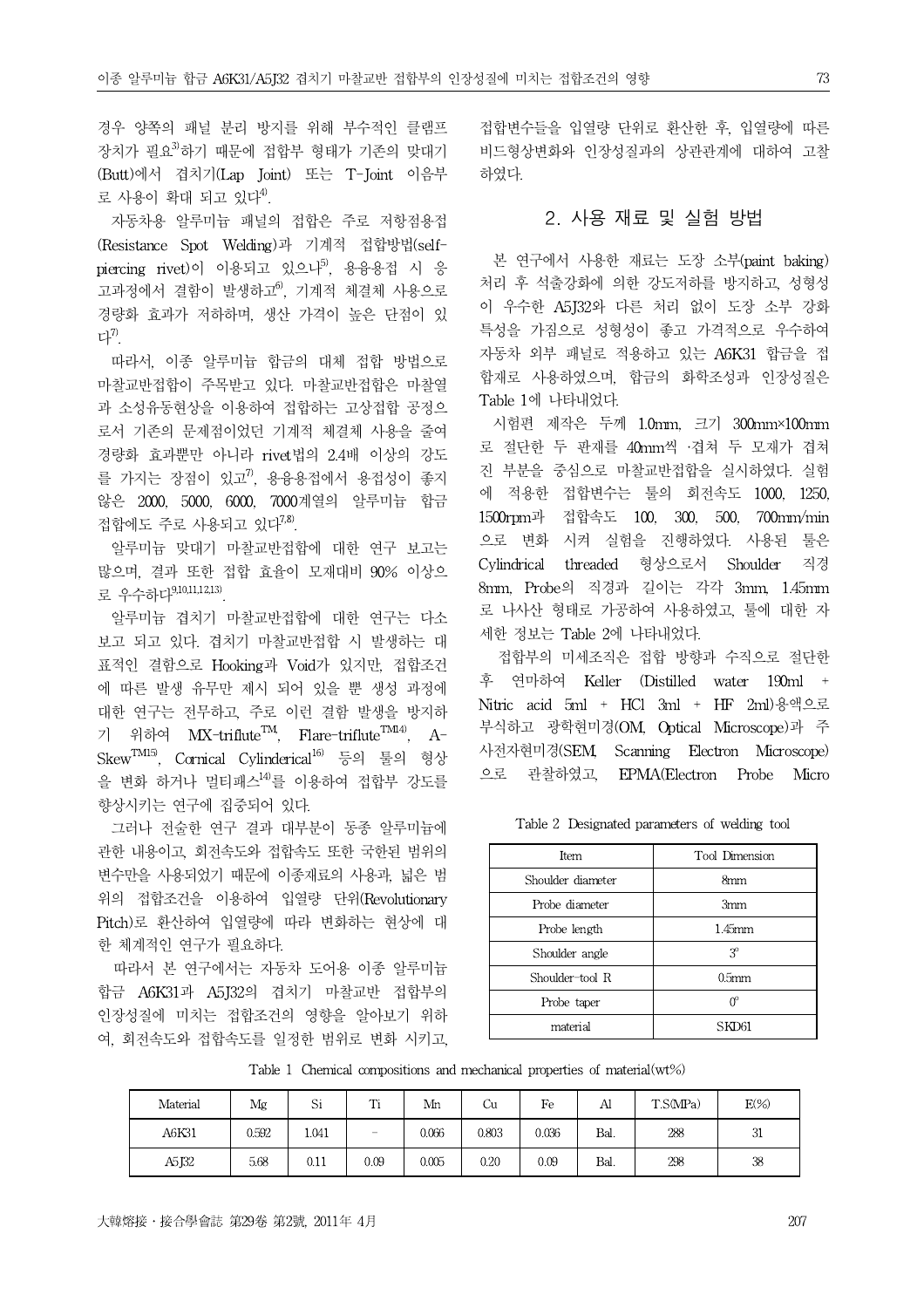Analyser)를 이용하여 Mg과 Si의 성분 분포를 조사하 였다.

접합부 기계적 특성을 관찰하기 위해 마이크로 비커 스 경도기(Mitutoyo hardness test machine 810- 126K)를 사용하여 하중 200g, 유지시간 10초로 접합부 경도 분포를 측정하였다. 만능시험기(Instron-8501)를 사용하여 2mm/min의 크로스 헤드속도(Crosshead speed)로 인장전단시험을 실시하였고, 그 때의 인장전 단시험편은 Fig. 1에 나타내었다.

#### 3. 실험결과 및 고찰

#### 3.1 접합조건에 따른 비드형상

Fig. 2는 A6K31를 상부에 A5J32합금을 하부에 놓 고, 각각 1000rpm, 1250rpm 및 1500rpm에서 접합 속도 변화에 따른 접합부의 단면조직을 나타낸 것이다. 회전속도 1000rpm 및 1250rpm의 접합속도가 빠른 접합부를 자세히 관찰하여 보면, 접합부 중앙부 A, B 및 C로 표시된 영역에서 결함이 관찰되었다.

Fig. 3은 이 결함의 형상을 파악하기 위하여, A, B 및 C로 표시된 영역을 확대한 광학현미경 조직을 나타 낸 것이다. 결함은 보이드로서 모두 공통적으로 너깃 중앙부의 상판(A6K31)/하판(A5J32) 계면에서 발생 하고 있다.

Fig. 2에서 너깃형상은 교반부의 특징으로부터 크게 3가지 형으로 분류되고, 교반현상은 미세조직보다 성분



Fig. 1 The specimen for tensile test



Fig. 3 Optical microstructures. (a), (b) and (c) microstructures indicated by A, B and C in Fig. 2 respectively

의 분포를 알면 쉽게 파악할 수 있을 것으로 예상되어, A5J32에 많은 Mg과 A6K31에 많은 Si의 분포를 측 정하여 보았다. Fig. 4는 Fig. 2의 (a), (d) 및 (i)에 각각 P, B 및 Q로 표시된 영역에 대하여 EPMA로 Mg과 Si의 분포상태를 조사한 것이다. 마찰교반접합의 경우, tool의 회전속도와 접합속도는 재질에 따라서 차 이는 있지만 비교적 넓은 범위에서 선택이 가능하다. 이 두 인자는 아크용접에서 용접전류, 아크전압과 용접 속도와 유사한 접합변수이다. 이들 변수의 조합에 의해 정의되는 아크용접 입열량에 필적하는 FSW 파라메타 는 접합속도(V)를 공구의 회전속도(N)로 나눈 회전피 치(Revolutionary Pitch(RP) = V/N)를 FSW 입열 량의 파라메터로서 사용할 수 있다17,18). 즉, 회전피치 는 툴이 1회전하는 사이에 이동하는 거리로 마찰교반접 합후의 접합부 표면에 형성하는 줄무늬의 간극에 상당 한다. 회전피치가 크다고 하는 것은 줄무늬의 간극이



Fig. 2 Macrostructures of joints with welding speed(100mm/min∼700mm/min) at rotation speed of 1000rpm, 1250rpm and 1500rpm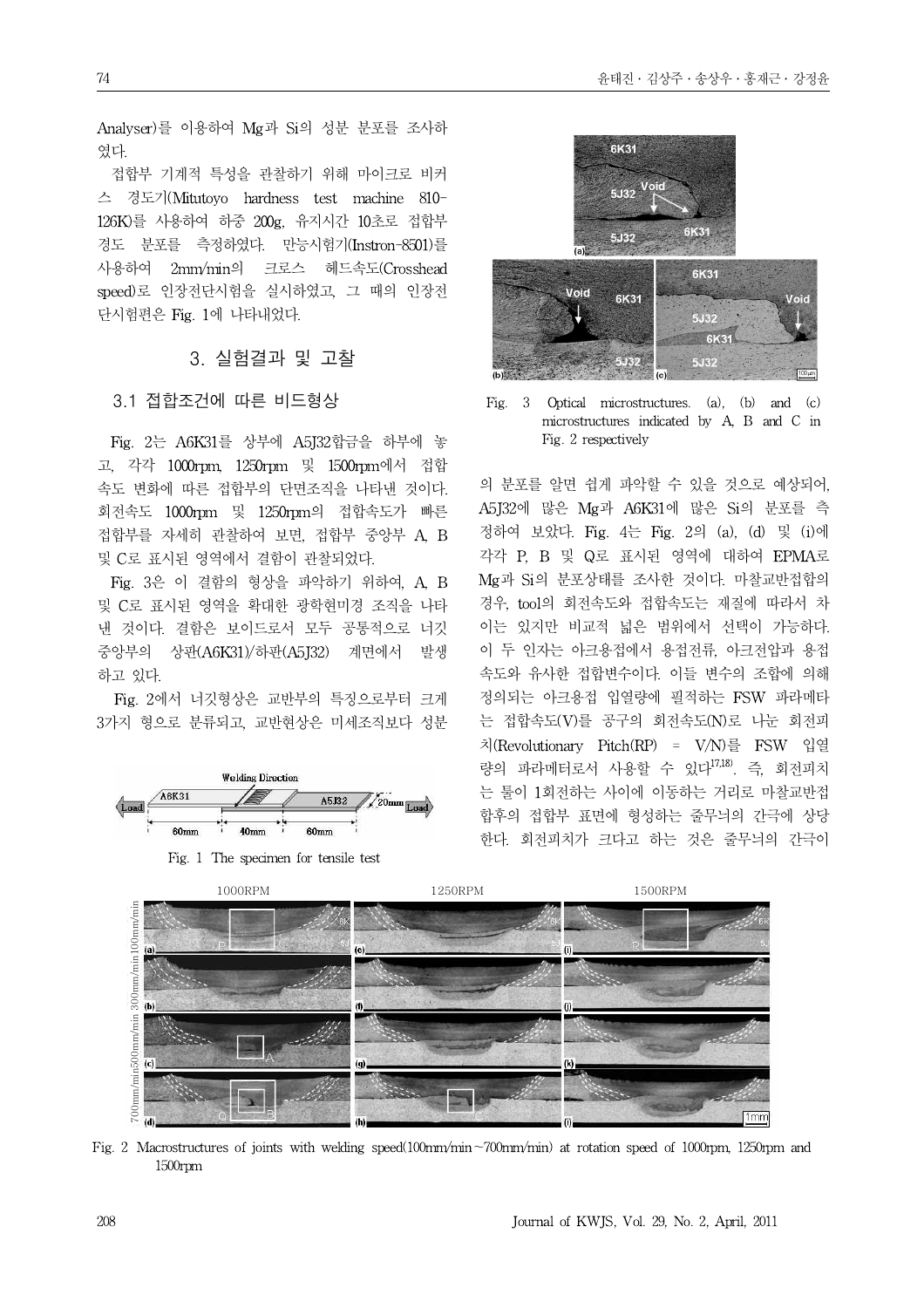



(b) 1000rpm×700mm/min



(c) 1500rpm×100mm/min

Fig. 4 EPMA analysis of weld nugget. (a), (b) and (c) microstructures indicated by P, Q and R in Fig. 2 respectively

크고, 1회전 사이에 이동하는 거리가 큰 것에 상당하기 때문에 입열량은 회전피치에 반비례 한다. 1500rpm × 100mm/min 조건의 시편은 회전피치가 0.07로 가장 입열이 높은 시편으로 Fig. 4의 (c)와 같이 하판인 A5J32에 2재료가 교반된 전형적인 어니언링이 형성되 어 있음을 볼 수 있다. 한편 회전피치가 0.1(1000rpm × 100mm/min)인 시편은 Fig. 4의 (a)와 같이 하판 A6K31 쪽에 A5J32가 띠상의 형태로 존재하는 것을 볼 수 있다. 한편 입열이 가장 낮은 회전피치 0.7인 시 편(1000rpm × 700mm/min)은 상판의 A6K31과 하 판의 A5J32가 전혀 섞이지 않고, A5J32가 A6K31 쪽으로 밀려 올라가는 것을 알 수 있다.

이 결과를 근거로 하여 접합조건에 따른 너깃형상을 분 류하여 모식도를 그리면 Fig. 5와 같다. (a)는 FSW 전 형적 너깃형상인 어니언링 형태로서, 교반속도 1500rpm, 100mm/min속도의 접합재에서만 나타났다. 이외 조건 의 접합부에서는 (b)와 같이 A6K31층이 하판의 A5J32 쪽으로 들어간 지그재그형태와 입열이 부족한 경우에는 재료의 소성유동이 어렵기 때문에 하부의 A5J32가 전



Fig. 5 schematic diagram for shape of nugget zone with welding condition. (a) Onion-ring type (Type A), (b) Zigzag type(Type B) (c) Hooking type with void(Type C)



Fig. 6 Relationship between revolutionary pitch and nugget shape(void formation)

반부(Advancing side : AS)까지 유동하지 못하고 (c)와 같이 접합부 중앙까지만 훅킹되어 갈고리 모양을 하고 너깃 중앙의 프로브바닥에 보이드가 존재하는 형 태로 나누어진다.

입열량에 따른 너깃형상과 접합결함 발생과의 상관관 계를 조사하였다. Fig. 6은 회전피치(R.P)와 너깃형상 과 접합결함 발생과의 상관관계를 나타낸 것이다. 회전 피치 값 0.5 이상에서는 갈고리 모양으로 훅킹된 형상 이면서, 보이드가 존재하는 형상임을 알 수 있다. 또한 입열량이 아주 높은 R.P=0.07에서는 어니언링형을 가 지지만, 회전피치 값이 0.08∼0.47인 경우는 하판인 A5J32에 A6K31재료가 띠상으로 들어가 양 재료가 층상을 이루는 형상을 하고 있다.

#### 3.2 접합부의 인장성질과 저하원인 분석

Fig. 7은 인장전단시험 한 경우의 회전속도와 접합속 도에 따른 피크하중의 변화를 나타낸 것이고, Fig. 8은 회전속도와 접합속도가 포함된 함수인 회전피치에 따른 피크하중의 변화를 나타낸 것이다. 여기서 오픈 마크들 은 결함이 없는 경우이고, 솔리드 마크들은 보이드 결 함이 존재하는 시편을 나타낸다. 인장전단시험 후 파단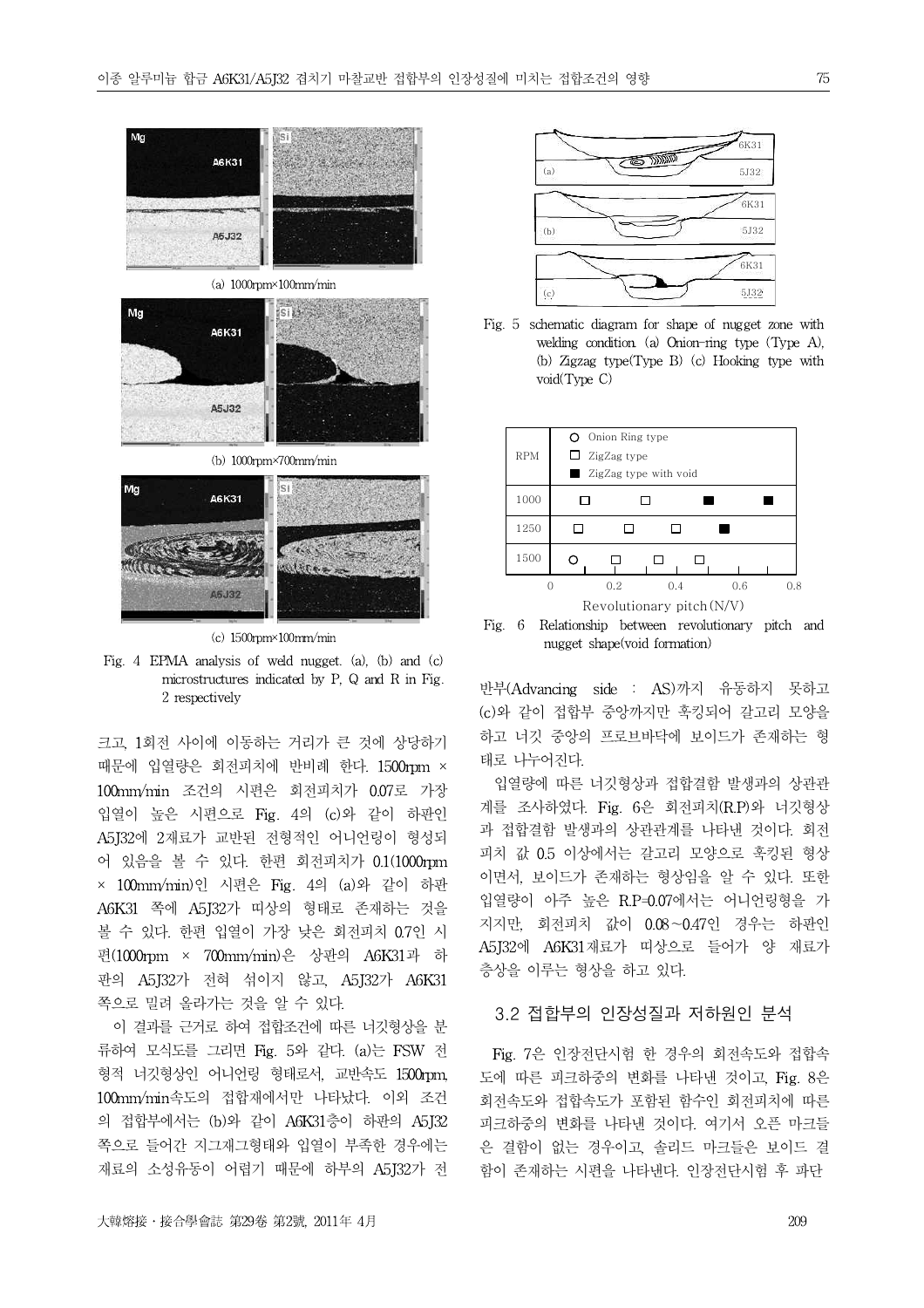

Fig. 7 Relation between peak load and welding speed



Fig. 8 Relation between peak load and revolutionary pitch



Fig. 9 Typical cross section of fractured specimen

형태를 조사한 결과, 모든 시편이 Fig. 9와 같이 상판 A6K31의 후퇴부(Retreating side : RS) HAZ 동일 한 곳에서 인장응력으로 파단 되었다. Fig. 8로부터, 피크하중은 회전피치 값이 클수록(입열이 낮을수록) 직 선적으로 저하하는 것을 알 수 있다.

A6K31과 A5J32의 모재 인장강도는 각각 288MPa 과 298MPa이고, 이들 합금의 최고인장하중을 인장강 도와 인장전단시편의 단면적(20mm(w)×1mm(t))으로 부터 계산하면, A6K31과 A5J32의 최고인장강도는 각 각 5.76kN과 5.96kN이었다. 접합부의 인장하중은 모 재의 것과 비교하여 약 63%∼약 52% 수준이었다. 인장전단시험한 시편이 접합부 계면에서 전단파단하지 않고, A6K31의 인장응력에 의해 파단된 이유를 고찰 하면 다음과 같다. 일반적으로 재료의 전단응력(τ)과 인장응력(σ)과의 관계는 σ=(√3 ∼2)τ으로 알려져 있 다<sup>19)</sup>. 이 가정으로부터 A6K31의 인장강도로부터 전단 응력(τ)을 구하면 144MPa ∼166.3MPa이다. Table 2는 피크하중이 가장 높은 1500RPM × 100mm/min 의 시편과 가장 낮은 1000RPM × 700mm/min의 시 편에 대하여 접합부 단면으로부터 측정한 접합부 폭과 τ로 접합부의 최대전단하중을 계산한 결과를 나타낸 것 이다. 또한 A6K31 모재강도로부터 계산한 최대인장하 중(5.76kN)과 최대전단하중과의 비도 함께 나타내었 다. 이 표로부터 전단하중에 의해 파단 되기 위해서는 인장하중의 약 1.77배 이상 부가되어야 함으로, 모두 A6K31의 모재에서 인장파단 되는 것으로 생각된다. 즉 접합부 폭이 너무 넓기 때문에 모재에서 인장파단 되는 것을 알 수 있다.

한편 인장파단 한 시편들이 회전피치 값이 증가함에 따라 강도가 저하하는 이유를 고찰하면 다음과 같다. Fig. 9에서 알 수 있는 바와 같이 A6K31의 후퇴부에 서 파단하고, 그 두께가 원래 두께보다 얇다. 각 파단 시편의 파단위치와 대응하는 곳의 단면형상을 비교하여 보았다. Fig. 10은 회전속도 1000rpm에서 접합속도

| Specimen                | Welded Area                                           |                   | $\sigma = \sqrt{3}\tau$    | $\sigma = 2\tau$  |                                  |  |
|-------------------------|-------------------------------------------------------|-------------------|----------------------------|-------------------|----------------------------------|--|
|                         | $W_{WI} \times W_{SP}$                                | $SL_{\text{max}}$ | $SL_{\rm max}/TL_{\rm BM}$ | $SL_{\text{max}}$ | $SL_{\text{max}}/TL_{\text{BM}}$ |  |
| 1000RPM<br>$700$ mm/min | $70.6$ mm $^2$<br>$3.53$ (mm) $\times$ 20(mm)         | 10.2kN            | 1.77                       | 11.7kN            | 2.03                             |  |
| 1500RPM<br>$100$ mm/min | $77.2$ mm <sup>2</sup><br>$3.86$ (mm) $\times$ 20(mm) | 11,1kN            | 1.92                       | 12.8kN            | 2.22                             |  |

Table 2 Measured width of welded interlayer and calculated maximum shear load

 $W_{WI}$  : Width of welded interlayer, WSP : Width of test specimen

SL<sub>max</sub>: Maximum Shear Load,

TL<sub>BM</sub>: Maximum Tensile Load of base metal(A6K31; 5.76kN)

를 변화시킨 경우, 파단시편(A5J32)의 위에서 촬영한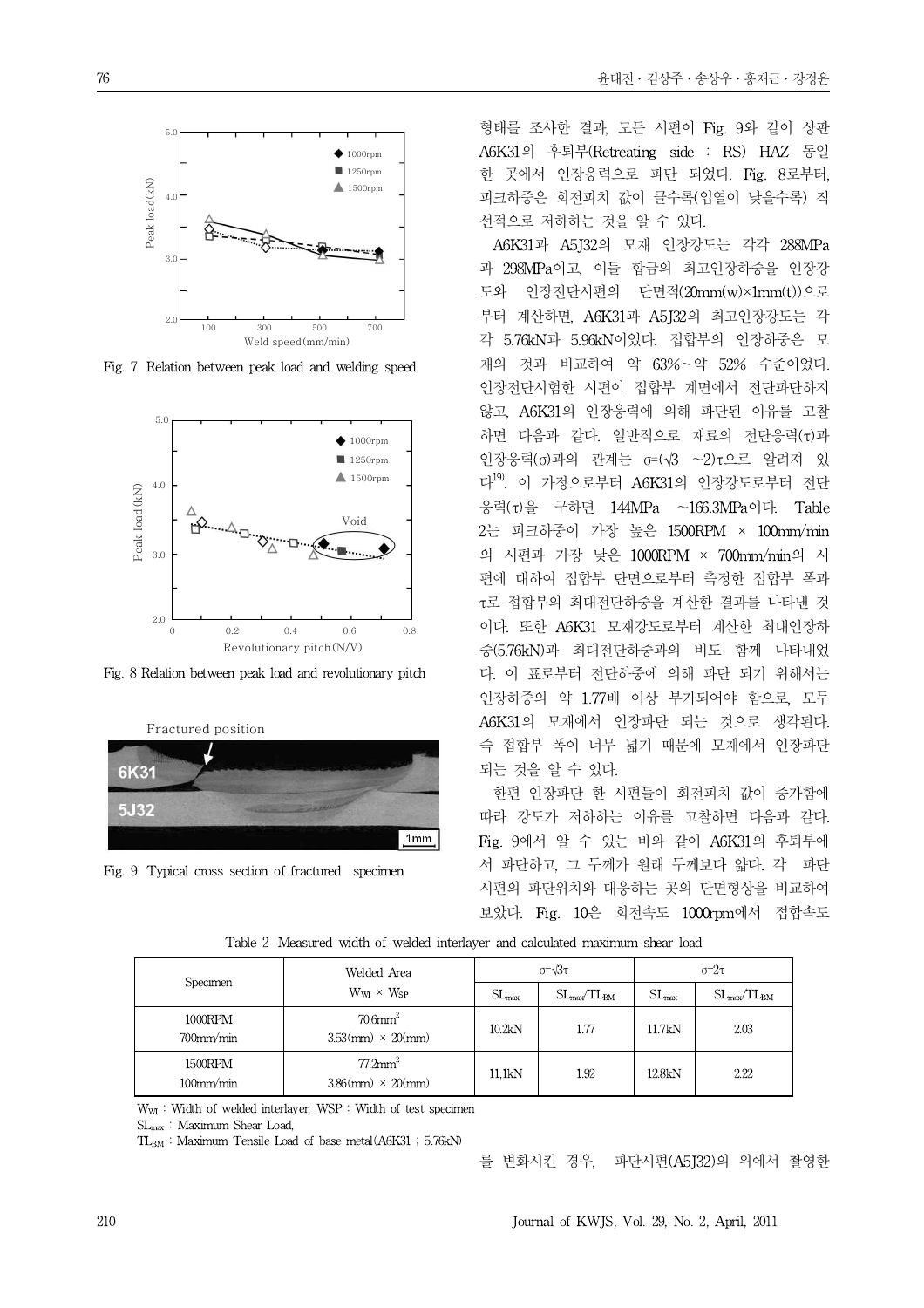

Fig. 10 Relation between cross section and macrostructure of fractured specimen with increasing welding speed at the same rotation speed(1000rpm): (e) 100mm/min, (f) 300mm/min, (g) 500mm/min, (h) 700mm/min

lídì



Fig. 11 Typical cross section of fractured position  $\cdot$  (a) OM image and (b) SEM image

접사사진과 이에 대응하는 단면을 나타낸 것이다 position and peak load . 접합 속도가 증가함에 따라 파단위치는 너깃 내부로 들어가 는 경향이 있다. 이러한 파단위치의 특징을 알아보기 위하여, 단면을 고배율로 관찰하여 보았다.

Fig. 11의 (a)는 (f)에 □로 표시한 영역을 확대한 광학현미경 조직이고, (b)는 (a)의 □로 표시한 영역을 확대한 SEM조직이다. 이것으로부터 접합된 영역과 미 접합부의 경계(P)에서 균열이 형성되고, 인장응력에 의 해 강도가 약한 A6K31쪽으로 성장하여 파괴에 도달하 는 것으로 생각된다. 따라서 P지점에서 A6K31의 두께 가 인장하중에 영향을 미칠 것으로 예상된다. Fig. 12 는 회전피치 변화에 따른 파단위치에서 두께 변화를 나 타낸 것이다. 회전피치 값과 두께 변화의 상관관계는 약간의 편차가 있지만, 대체로 회전피치가 증가할수록 두께가 감소하는 경향이 있다고 볼 수 있다.

한편 회전피치에 따라 A6K31 후퇴부의 두께가 감소 하는 이유는 다음과 같다. 입열이 적은 경우 후퇴부의 A5J32가 프로브 회전에 의해 서로 교반되지 않고, Fig. 2의 (c)와 (d)에서 볼 수 있는 바와 같이 A6K31 쪽으로 밀려올라(훅킹)가지만, 온도가 낮아 서로 접합



Fig. 12 Relation between revolutionary pitch and thickness of A6K31 at fractured position



Fig. 13 Relation between thickness of A6K31 at fractured

되지 않는다. 따라서 A6K31이 얇아진 상태(훅킹상태) 이므로 두께가 감소한다. 그러나 입열이 크면, A5J32 가 훅킹되지만, 온도가 높아 접합이 이루어지고, 미접 합부는 너깃 외부에 존재하기 때문에 두께 감소가 적은 것으로 생각된다.

Fig. 13은 A6K31의 파단위치에서 두께와 피크하중 과의 상관관계를 나타낸 것이다. Fig. 11과 Fig. 12로 부터 회전피치 값이 증가할수록 A6K31의 두께가 감소 하고, 시편의 폭이 일정하기 때문에 단면적이 감소하여 피크하중이 저하하는 것을 알 수 있다.

실제 모재인 A6K31에서 파단 되고, Fig. 12에서 알 수 있는 바와 같이 두께가 약 18%~23%정도 감소 됨에도 불구하고, 접합재의 인장하중은 A6K31의 52%~63% 밖에 되지 않는다. 즉 인장하중의 감소는 37~48%로 두께 감소폭보다 아주 크다. 이러한 이유 는 마찰교반접합의 열사이클에 의해 모재의 미세조직과 경도가 변화할 가능성이 높다. 그래서 접합부 근방의 경도분포를 조사하여 보았다. Fig. 14는 1000rpm-100mm/min 의 조건으로 마찰교반접합한 접합부의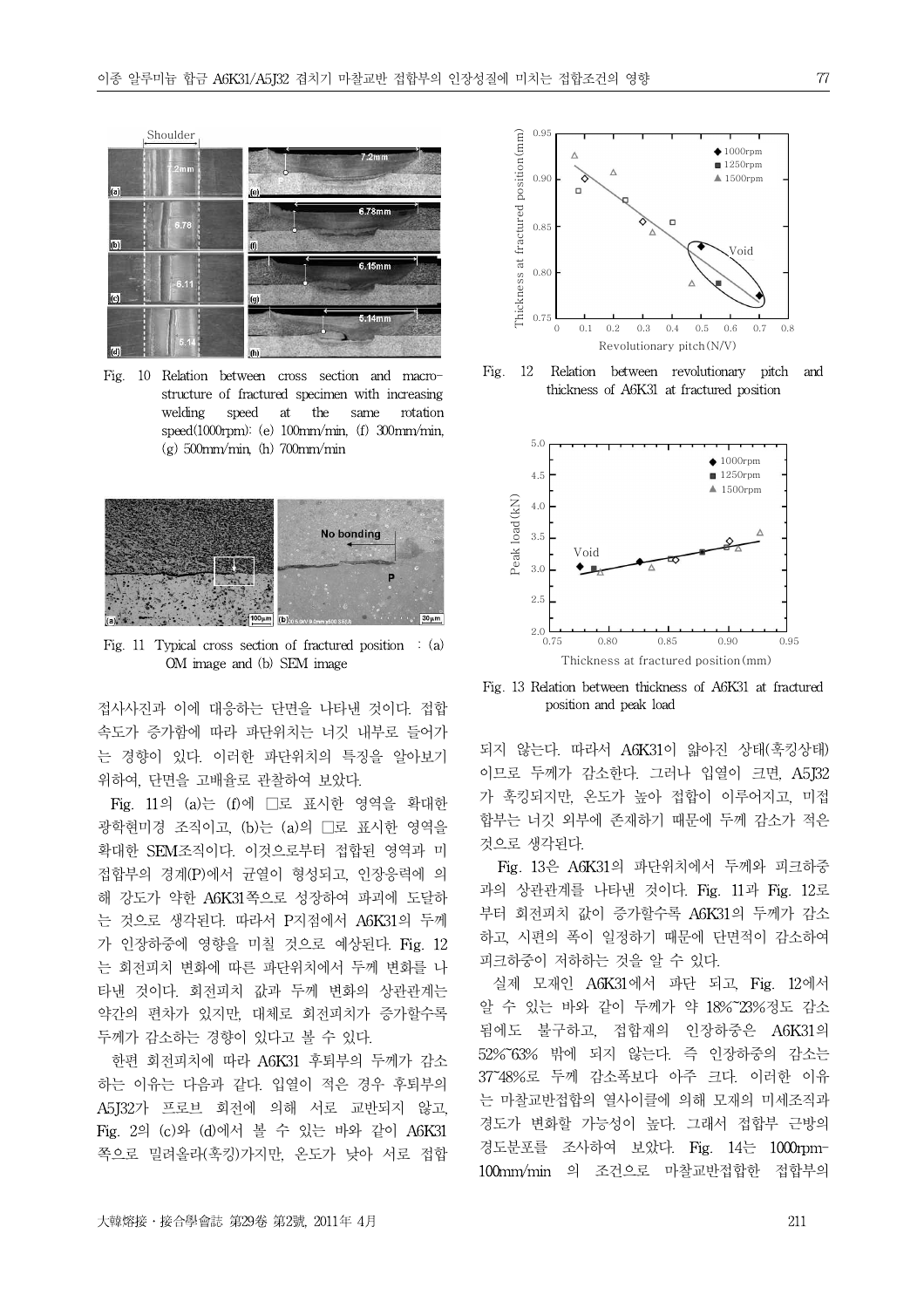

Fig. 14 Hardness distribution of friction stir lap welded plate at 1000rpm-100mm/min

경도분포를 나타낸 것이다, A-A(□)의 경도분포는 상 판인 A6K31 쪽의 경도분포이고, B-B(◆)는 A5J32 쪽의 경도분포이다. 이것으로부터 A6K31은 접합에 의 해 접합부는 연화가 일어나는 반면 A5J32의 교반부 (Stir Zone;SZ)에서는 오히려 경화가 일어난다. 이 결 과로부터 A6K31의 파단위치에서는 경도가 감소하고, 강도가 낮아지기 때문에, 두께 감소분보다 더욱 인장하 중이 낮아지는 것으로 생각된다.

한편 A6K31 접합부 HAZ에서 연화가 생기는 이유 는 접합 시 발생한 마찰열에 의해 접합부의 석출물이 조대화되고, 전위밀도가 상대적으로 낮아지기 때문에 경도가 저하<sup>20)</sup>한다.

#### 4. 결 론

이종 알루미늄 합금 A6K31과 A5J32의 겹치기 마 찰교반접합 한 경우 접합조건에 따른 인장성질과 그 저 하 원인을 파단분석과 경도변화 등으로 규명한 결과로 부터 다음과 같은 결론을 얻었다.

1) 접합조건에 따른 인장성질을 비교한 결과, 모든 조건의 파단위치는 강도가 약한 상부 A6K31의 후퇴부 (Retreating side : RS) HAZ 동일한 곳에서 파단 되었고, 입열이 적을수록(R.P가 클수록)강도는 직선적 으로 감소하였으며, 접합효율은 A6K31모재와 비교하 여 약 63%~52% 수준이었다.

2) 접합부 강도 저하 원인은 두 가지로 생각되었다. 첫째, 모든 조건에서 하부의 A5J32가 상부의 A6K31 쪽으로 훅킹되지만 입열이 크면 온도가 높아 접합이 이 루어지고, 미접합부는 너깃 외부에 존재하기 때문에 두 께 감소가 적었다. 반면에 입열이 적은 경우 A5J32가 프로브 회전에 의해 서로 교반되지 않고 A6K31쪽으로 밀려올라(훅킹)가기 때문에 A6K31이 얇아진 상태이므

로 두께가 감소하였고, 온도가 낮아 접합되지 않기 때 문에 훅킹부분에 미접합부가 존재하기 때문이다. 둘째, 파단부위인 A6K31의 HAZ가 연화되었기 때문으로 판 단된다.

3) 입열이 가장 작은 세 접합조건(R.P 0.5이상)에서 접합부 내부에 보이드가 발생하지만 인장성질에는 영향 을 미치지 않고, 인장전단시험에서 계면 파단이 없는 이유는 접합부 폭이 너무 넓어 전단하중에 의해 파단 할 수 응력이 부가 되지 않기 때문이다.

# 후 기

본 연구는 과학기술부/한국과학재단 국가핵심연구센 터사업(No, R15-2006-022-02004-0) 지원으로 수행 되었으며, 이에 감사드립니다.

### 참 고 문 헌

- 1. Masahiko Jinta, Yoshinori Sakai, Masafumi Oyagi, Yoshizawa, uniaki Matsui, Kenji Noda, Press forming analysis of aluminum auto body panel:wrinkle behavior in 5000 and 6000 series aluminum alloy sheet forming, Technical Notes/ JSAE Review 21 (2000) 385-416
- 2. Christopher B. Smith, Wade Crusan, Jonathan R. Hootman, John F. Hinrichs, Robert. J. Heideman, and Jeffrey S. Noruk, FRICTION STIR WELDING IN THE AUTOMOTIVE INDUSTRY, Tower Automotive - Technology Application 3533 N. 27th St. Milwaukee WI, 53216
- 3. Martin W, Anderson B, Jones R, Loftus Z, FS lap welding methods for manufacturing large scale spaceflight vehicles, 6th International Symposium on Friction stir welding, St Sauveur, Canada on 10-13 October 2006, SESSION 11B, 8, 1430-1500
- 4. T. DebRoy and H. K. D. H. Bhadeshia, Friction stir welding of dissimilar alloys a perspective, Science and Technology of Welding & Joining, 15-4
- 5. F.Hunt, H.Badarinarayan and K.Okamoto, Design of Experiments for Friction Stir Stitch Welding of Aluminum Alloy 6022-T4 - Friction Stir Welding of Alumium for Automotive Applications(3)
- Soundararajan, Eswar Yarrapareddy, and Radovan Kovacevic, Investigation of the Friction Stir Lap Welding of Aluminum Alloys AA 5182 and AA 6022, JMEPEG (2007) 16:477-484, DOI: 10.1007/ s11665-007-9081-8
- 7. L. Dubourg, A. Merati, M. Jahazi, Process optimisation and mechanical properties of friction stir welds of 7075-T6 stringers on 2024-T3 skin, Materials and Design 31 (2010) 3324-3330
- 8. R. Johnson and S.W. Kallee, Stirring Stuff from Friction Welding., Mater. World, 7-12 (1999), 751-53